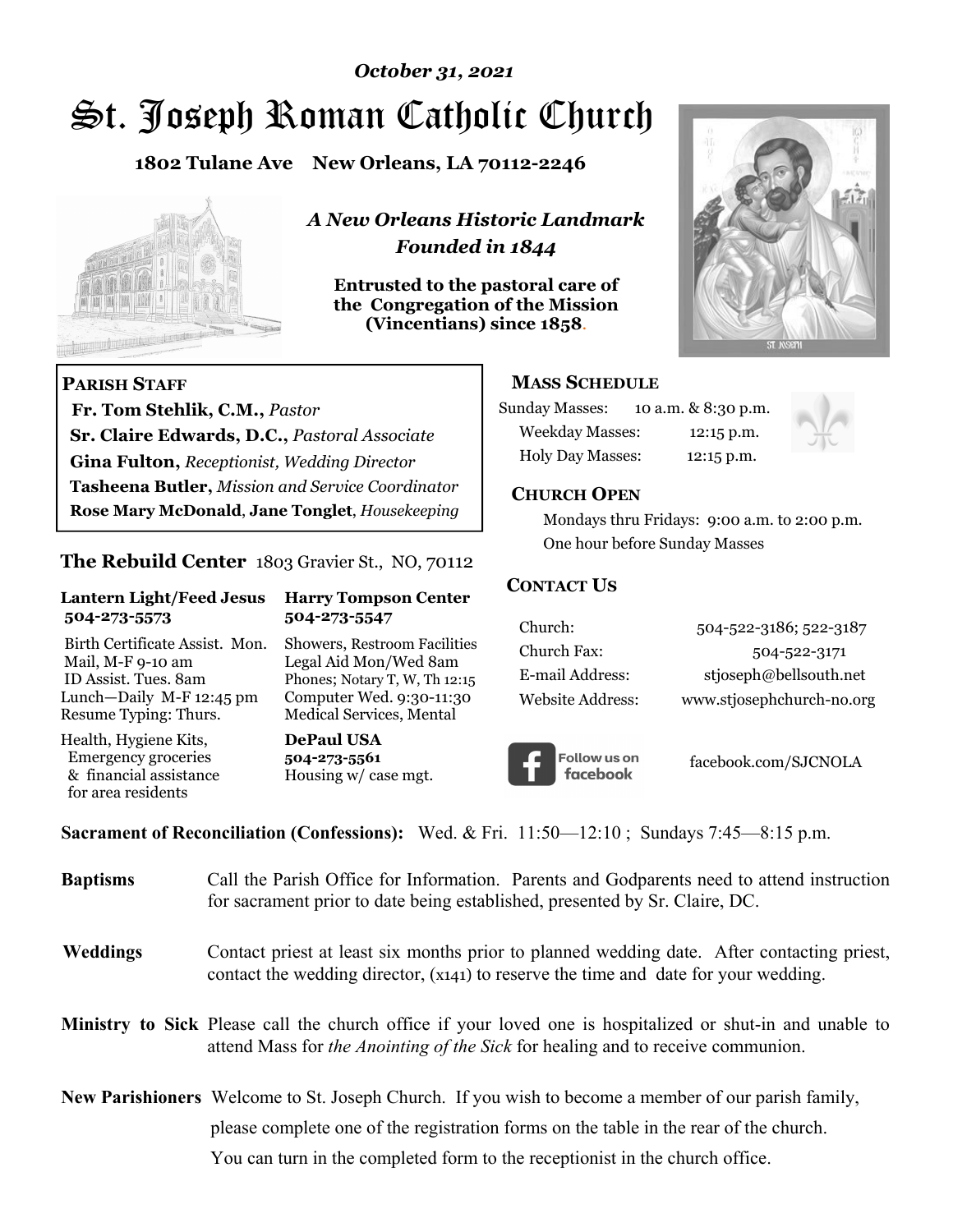# **Thirty-first Sunday in Ordinary Time October 31, 2021**



# **10:00 am** *St. Joseph Parishioners and Benefactors*

 **8:30 pm Members of the U.S. Services (L&D)**

| Monday, November 1, 2021-All Saints                                                            | <i>Sunday, Oct. 31</i> , One in Faith $\#1126$                                           |
|------------------------------------------------------------------------------------------------|------------------------------------------------------------------------------------------|
| 12:15 pm Parishioners St. Joseph L&D                                                           | <b>READINGS FOR THE WEEK</b>                                                             |
| Tues, November 2, 2021—All Souls                                                               | Mon: Rv 7:2-14; Ps 24:1-6; 1 Jn 3:1-3; Mt 5:1-12                                         |
| 12:15 pm Souls in Purgatory; Jimmy Wylie +<br>Wednesday, November 3, 2021-St. Martin de Porres | Tues: Wis 3:1-9; Ps 23; Rom 5:5-11; Jn 6:37-40                                           |
| 12:15 pm Fatherhood                                                                            | Wed: Rom 13:8-10; Ps 112:1-9; Lk 14:25-33                                                |
| Thursday, November 4, 2021—St. Charles Borromeo                                                | Thursday: Rom 14:7-12; Ps 27:1-14; Lk 15:1-10                                            |
| 12:15 pm Terry Sloan +; B.J. Stewart, Jr. +                                                    | Friday: Rom 15:14-21; Ps 98:1-4; Lk 16:1-8<br>Sat.: Rom 16:3-27; Ps 145:2-11; Lk 16:9-15 |
| Friday, November 5, 2021—<br>12:15 pm Children of Kibeho                                       | 1 Kgs 17:10-16; Ps 146:7-10;<br>Sunday:<br>Heb 9:24-28; Mk 12:38-44                      |

#### **YOUR PRAYERS ARE ASKED FOR THE FOLLOWING PARISHIONERS , WHO ARE IN NEED OF HEALING:**

 Dorothy Alexander, Beatrice Augustin, Anthony Blaise, Clarke Bordelon, Lawrence & Mamie Brown, Angelle Campbell; John & Cindi Caron, Betsy Conners, Sue Dakote, Gretchen Delo, Joyce Delo, Mary Duet, John & Kathleen Gebbia, Sylvia Daily-Powell, Joseph Delay, Terry Eggleston, Linda Elwood, Francis Frught, Heather Faircloth, Frances Fiegler, Donald Frazier, June & Mark Eiserloh, Shirley Gaither, Nancy Hale, CHF, Roselyn Hansen, John Hakanson, Sarah Hollier-Watkins, Jim Karam, Bill Kroetz, Nowell Lacking, Ken & Bette Kussman, Landy Lanza, James Leung, Andrew Marino, Sara Marino, Troy Martinez, Karen McCoy, Donna Moore, Maura O'Donovan, CHF, Joyce Randolph, Tina Roderfeld, Bernie Saul; Julius Saul; Pippy Sanders, Louise Sonnier, Mel & Gaspar Schiro; Theard Simms, Fr. Tom Stehlik, CM, Virginia Stehlik, Diedra Steibing, Malcolm Taylor, Jane Tonglet, Fritz Tripkovich, Corliss Truhill, Georgiana Prevost, Martha A. Treen, Marion Vaughn, Ann Wallace; Juanita Ware, Cathleen Ward, Warren Webster, Ozzie Welch, MaryWillis, Lynn Williams.

# THE YEAR OF THE EUCHARIST **FEAST OF FAITH**

#### **Prayer after Communion**

The rites following the reception of Communion are very short. It is as if the Church is saying to us that the only way to respond to this great gift is to go forth and live it! But there are some significant rites yet before we are sent forth from the Mass. After Communion, we pray together in silence or sing a hymn; both are ways to thank God for the gift of the Son. Then the priest prays another collect, the Prayer after Communion. This prayer, usually very short, gathers our prayers into one. It reminds us of what we have already experienced: in receiving the Eucharist, we have received a foretaste of the heavenly banquet; we have eaten the bread of angels. This reality, this knowledge, should transform us, so that we may journey through this life with our hearts set on eternal life, and find in the Eucharist—which is food from heaven and daily bread—the strength and hope we need to work toward God's kingdom of justice here and now.

### **The Communion Procession**

 The priest receives Holy Communion, and then there is movement, a bustle of activity, as we prepare to join the Communion procession. This holy meal does not happen in silence! Instead, we sing together even as we rise and move forward in procession to the altar. We must change and move to receive the Eucharist, and fittingly so, since the Eucharist is transformative—it demands action of us, internal as well as external. We do not receive the sacrament in silence, but with a dialogue that is also a profession of faith: "The Body of Christ." "Amen." "The Blood of Christ." "Amen." We acknowledge the real presence of Christ in the Eucharist with our "Amen" of faith, but more, our "Amen" is also a prayer that we may become what we receive, the Body of Christ, living and active in the world. We receive him not that he may become a part of us, but that we may become a part of him—part, too, of all the others who receive him, the whole communion of believers.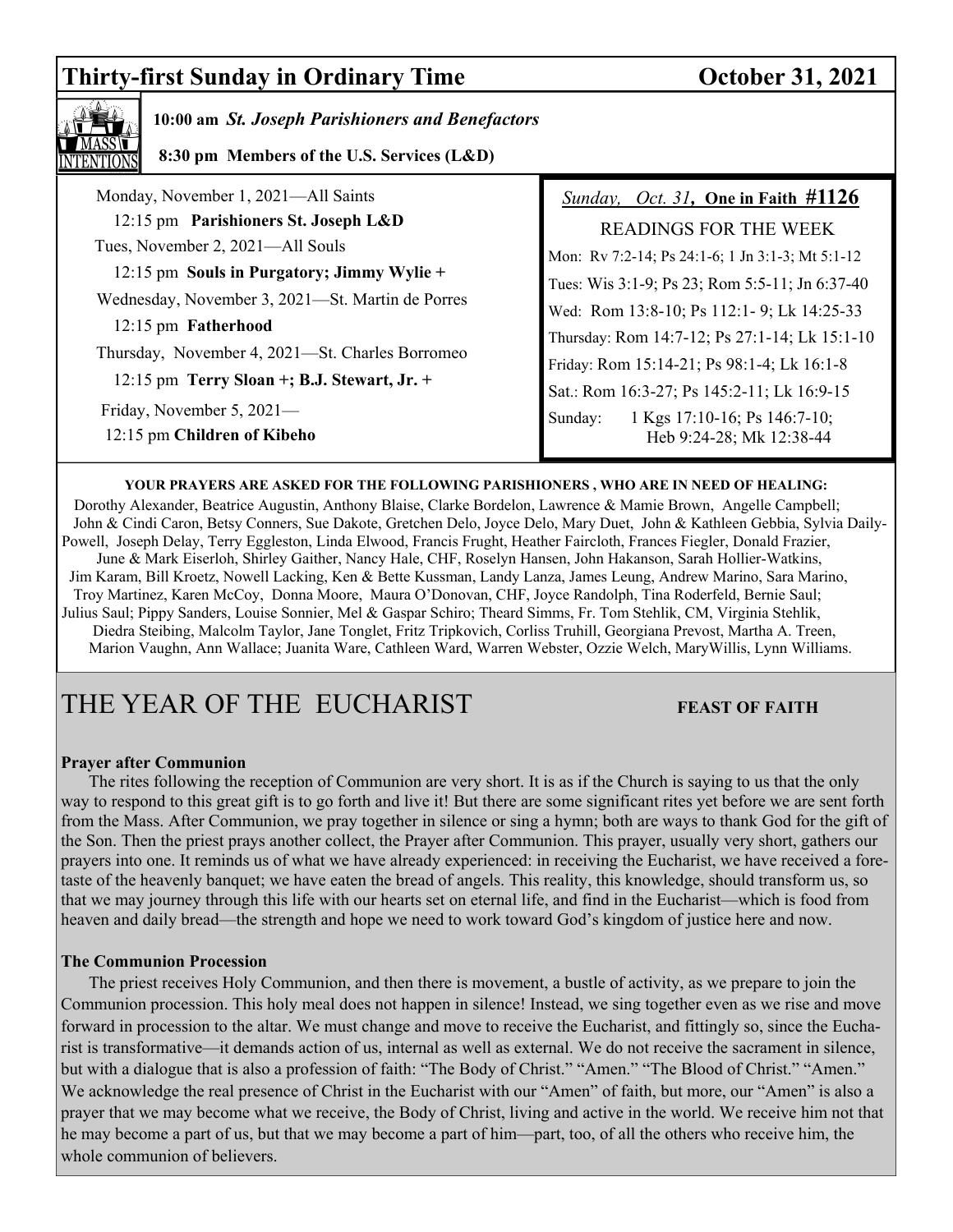**You shall love the LORD, your God, with all your heart, and with all your soul, and with all your strength**.

**Retreat for Young Women** Who are the women who accompanied Jesus? How did he affect them and they he? Through meditative prayer, solitude, nature, music, sharing and art, retreatants are invited to enter into their story. Retreat held on Nov. 12-14 at Archdiocese of NO Retreat Center (Cenacle). For info: w.retreatsforyoungwomen.com

**TREASURE & STEWARDSHIP**

**October 24, Parish..……….……\$ 6,885.00 World Mission Sunday……… \$319.00**   *Thank you for your generosity!* 

**All Saints Day / All Souls Day** As the Liturgical Year draws near its end, a reminder that all of creation is journeying towards eternity, we celebrate All Saints Day on Monday, Nov. 1, which is a feast that honors all of the holy men and women of the ages, canonized and not. These could be our grandparents, family members, teachers and friends. Mass will be celebrated on Monday at 12:15 pm. Since it falls on Monday, it is not obligatory. Tuesday is the day we pray for all the faithful departed, souls in purgatory and our loved ones. Mass will be at 12:15 pm.

**25th Anniversary Celebration**– In thanksgiving for 25 years of priestly ministry, we will celebrate Fr. Tom's ordination on November 13th, Saturday, at a special Parish Vigil Mass at St. Joseph with reception to follow.



## **TODAY'S READINGS**

**First Reading** — The LORD, the God of your fathers, will give you a land flowing with milk and honey (Deuteronomy 6:2-6).

**Psalm** — I love you, Lord, my strength (Psalm 18). **Second Reading** — Jesus is always able to save those who approach God through him (Hebrews 7:23-28). **Gospel** — To love God with all your heart and to love your neighbor as yourself is worth more than all burnt offerings and sacrifices (Mark 12:28-34).

## **LOVE GOD**

 As we near the end of the liturgical year we listen to Gospel readings from the final stage of Jesus' ministry—his teaching in Jerusalem. This Sunday Jesus is in conversation with one of the scribes of the temple. In a rare occurrence Jesus and the scribe agree on the two greatest commandments—to love God with all your being and to love your neighbor as yourself.

 In today's selection from Deuteronomy Moses gives this teaching to the Israelites as the core of their life of faith and prayer, and Psalm 18 echoes this prayer with the words, "I love you, O LORD, my strength" (Psalm 18:2). Jews and Christians agree that our greatest responsibility is to love the one and only God, and that we cannot claim to love God without loving our neighbor as ourselves.

# **Pope Francis'** *November* **Intention**

 **Missionary disciples**

We pray that every baptized person may be engaged in evangelization, available to the mission, and witnesses of a life that reflects the Gospel.

# **SANCTUARY CANDLE AND MASS INTENTIONS**

 The Sanctuary Candle is burning this week in memory of **All who have died during the pandemic.** To reserve the Sanctuary Candle in memory of someone or for a special intention, call the church office (504-522-3186). The offering is \$15 for one week. The offering for Mass intentions is \$5.00.

### **CHARTER FOR THE PROTECTION OF CHILDREN AND YOUNG PEOPLE**

In response to the Charter for the Protection of Children and Young People from the United States Conference of Catholic Bishops, the Archdiocese of New Orleans continues to make the Hot Line available for anyone who has been hurt or sexually abused by anyone who works for the Church. The Hot Line continues to be available; the number is (504) 522-5019. In continuing our commitment to support and to heal, we invite and encourage individuals who have been hurt or sexually abused recently or in the past by clergy, religious or other employees of the Archdiocese to call our Hot Line and your message will be received confidentially by a mental health professional. Anyone can make a direct call during regular business hours to the Victims' Assistance Coordinator at (504) 861-6253.